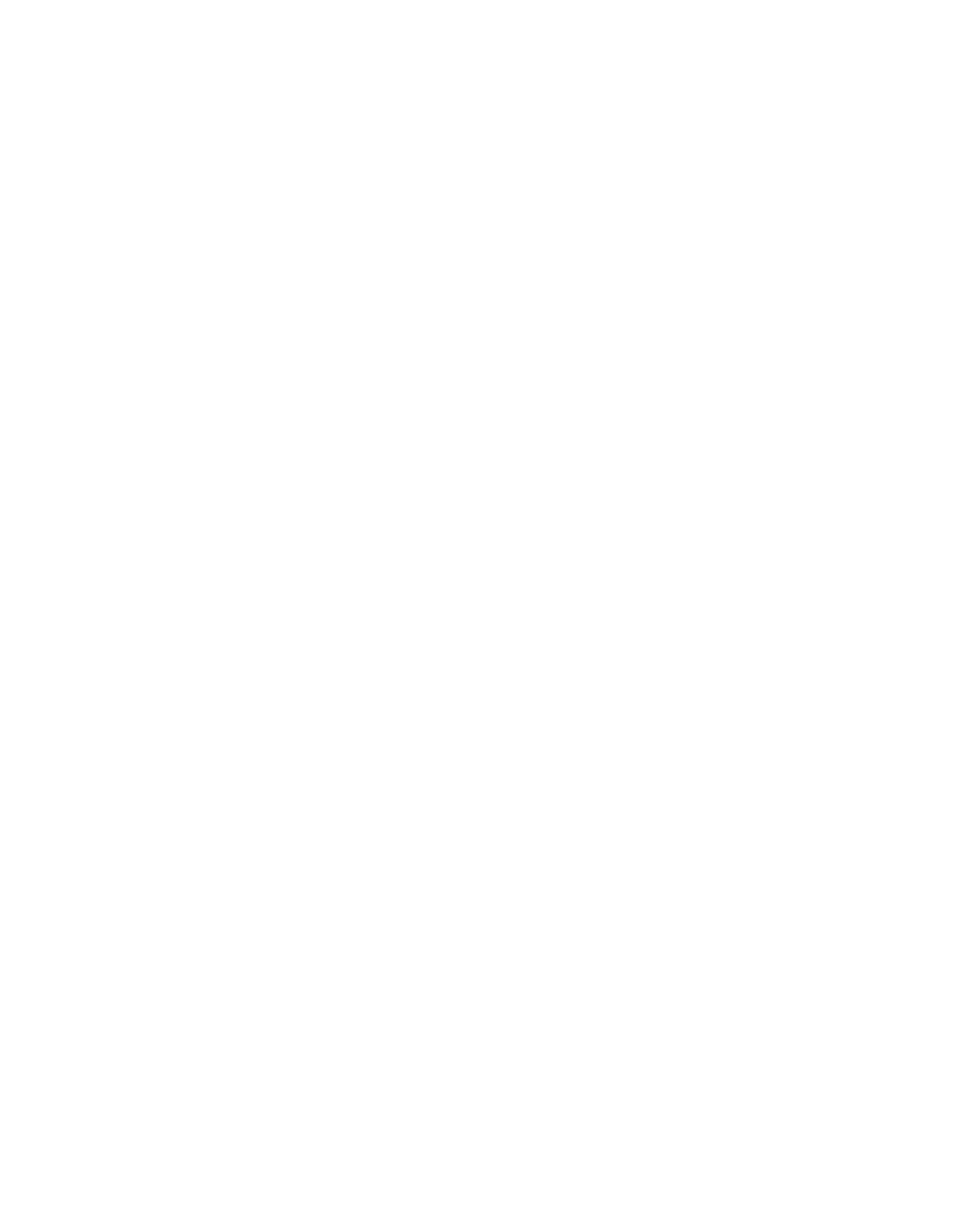#### **DELEGATION AND DESIGNATION OF AUTHORITY**

- 1. PURPOSE. The purpose of this Business Operating Procedure (BOP) is to define the process for the preparation, issuance, and maintenance of Delegations and Designations of Authority within the NNSA, including Redelegations of Authority following DOE guidance on the DOE Delegations website, [www.directives.doe.gov.](http://www.directives.doe.gov/)
- 2. CANCELLATION. None.

#### 3. APPLICABILITY.

- a. NNSA Applicability. The provisions of this BOP apply to all the NNSA's Federal organizations. This policy is not applicable to contractor organizations or personnel. This policy does not apply to Nuclear Safety Authorities, which are covered under BOP-10.002, Delegations of Nuclear Safety Authority.
- b. Contractors. Does not apply to contractors.
- c. Exemption. A Delegation of Authority is not required in the following instances:
	- (1) Memoranda designating an individual to serve in an "acting" capacity during the temporary and brief absence of an NNSA official, e.g., vacation, travel, etc.
	- (2) Delegation of routine office-management and/or administrative responsibilities from one official to another within a particular office.
	- (3) Specific actions assigned by law, regulation, or Executive Order to the NNSA, rather than a specific official(s). Requirements of this type are generally addressed through the DOE's or NNSA's directives system.

#### 4. BACKGROUND.

- a. The authority of the Administrator and the Under Secretary for Nuclear Security are provided in legislation or are inherent in the position as head of the organization. Another source of authority is the Secretarial Order of Delegation to the Under Secretary for Nuclear Security. Additional sources of authority are delegations made by the President through Executive Orders and regulations issued by other executive agencies, such as the Office of Management and Budget, the Office of Personnel Management, and the General Services Administration. All such authority is retained by the Administrator/Under Secretary unless specifically delegated to another official through this delegation system.
- b. Nothing in this BOP empowers any officer or employee of the NNSA to exercise authority which the Administrator/Under Secretary may not re-delegate by the terms of legislation, Executive Order, or other source of authority.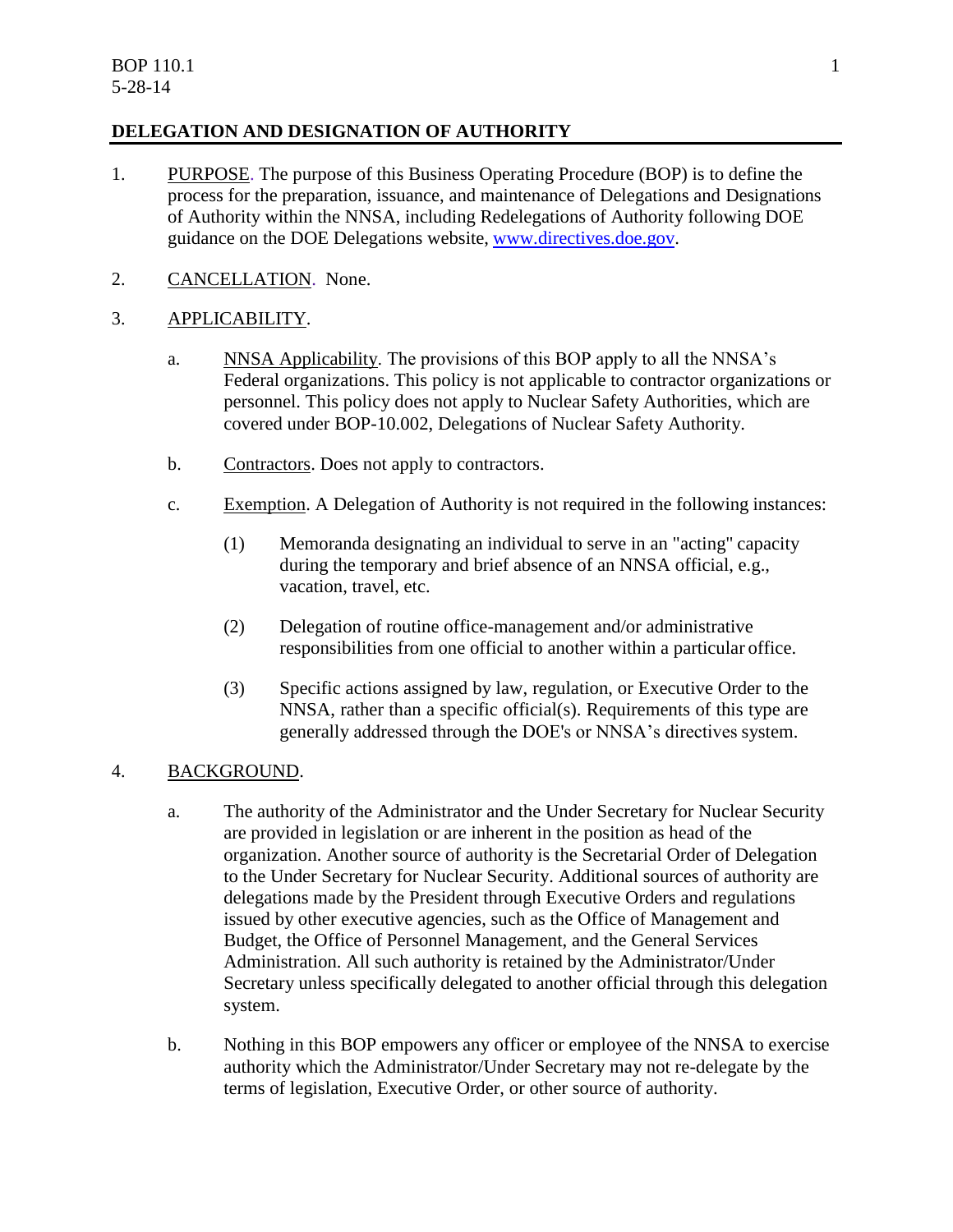c. Designations of Authority are legal instruments used when law or regulation requires the designation of an individual within the DOE or NNSA as the Agency Official or focal point for a specific program or activity. For example, the Secretary is required by law to designate an individual as the Designated Agency Ethics Official. This is accomplished through a Designation of Authority.

#### 5. REQUIREMENTS.

- a. PROPOSING DELEGATIONS. The authority to sign and issue delegations of authority is reserved to the Under Secretary for Nuclear Security or the Administrator. The appropriate procedure and medium for issuing such delegations is described below. Delegations of Authority shall not be prepared as memorandums or included exclusively in regulations. Any statements regarding Delegation of Authority contained in any directive or regulation must be crossreferenced to and have as its basis a delegation published in accordance with this BOP or DOE guidance.
	- (1) Minimum Elements. Each delegation order must *as a minimum* include the following:
		- (a) Citation of the original source of authority (e.g., statute, Executive Order or proclamation, Secretarial delegation order or regulations issued by other Executive Branch agencies);
		- (b) Description of the authority to be delegated;
		- (c) Any limitation(s) imposed, including restrictions on redelegation;
		- (d) Citation of any previous delegation of authority which is to be amended or rescinded, if applicable;
		- (e) A signature block; and,
		- (f) Standard Departmental boilerplate language and format isshown in Appendix 1.
	- (2) The proposing element shall:
		- (a) Develop an accompanying action memorandum to the person authorized to delegate the authority stating the issue, discussion, and recommendation.
		- (b) Submit the action memorandum and draft delegation order to the Policy and Analysis Division (NA-MB-22) for processing and submission to the NNSA General Counsel.
		- (c) Ensure that the NNSA General Counsel and NNSA Elements having direct interest in the delegation concur.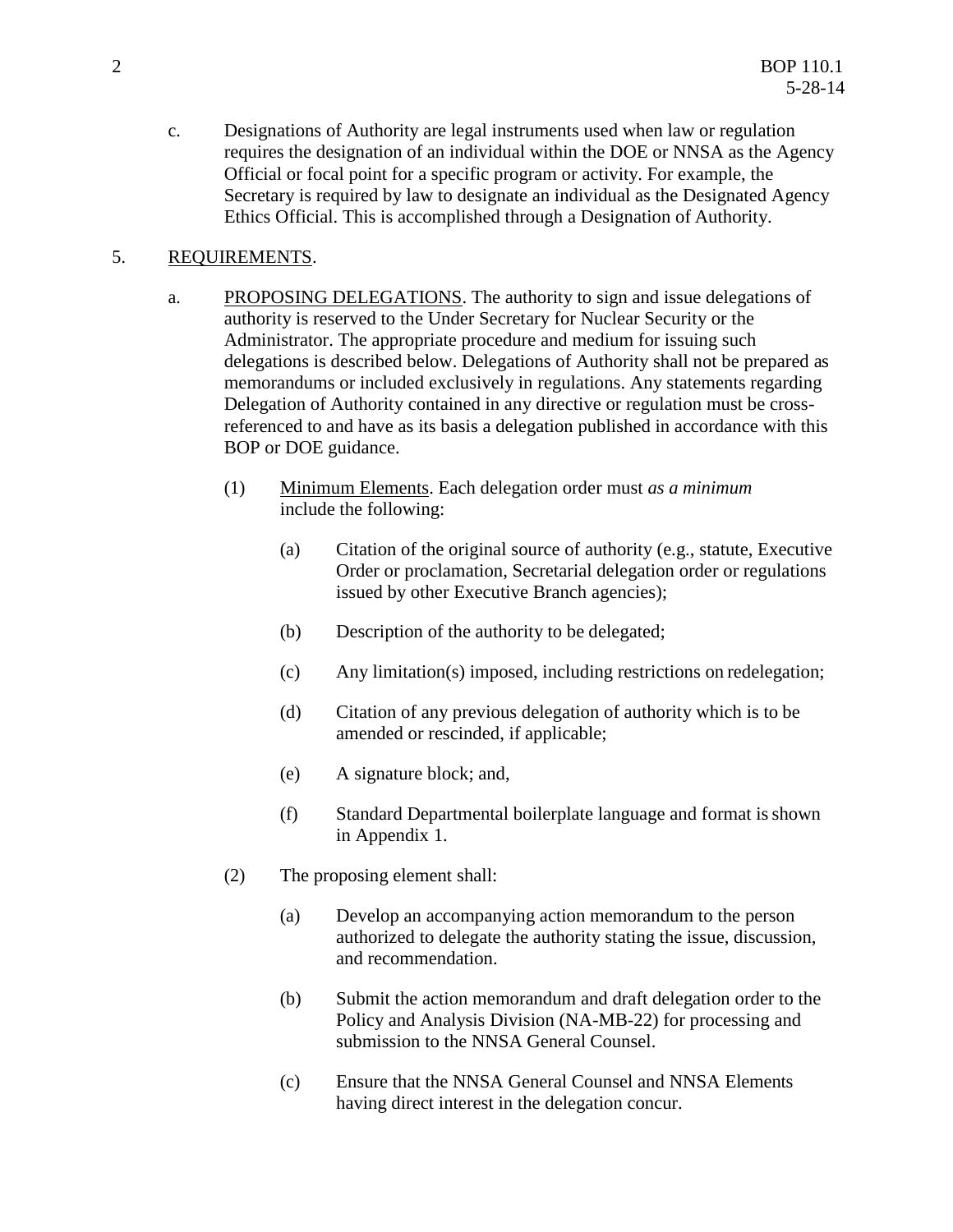- (d) NA-MB-22 will provide the original signed and dated Delegation and email a Microsoft Word file of the final Delegation to the Office of Information Resources (MA-90) for publication on the DOE website.
- b. REDELEGATING EXISTING DELEGATIONS. When proposing a redelegation of an existing Delegation of Authority, there may be limitations or additional stipulations to the redelegation. The redelegation does not relinquish the delegant's power to exercise that authority, nor does the redelegation relieve the delegant from responsibility for action(s) taken pursuant to the Delegation. The redelegation must as a minimum include the same information listed in 5.a.
- c. PROPOSING AMENDMENTS. When proposing an amendment to an existing Delegation of Authority, the proposed amendment must be incorporated into the existing Delegation of Authority, and where applicable, the existing Redelegation of Authority. Procedures for effecting such amendments are as follows:
	- (1) Use an electronic copy of the existing Delegation of Authority [obtained from the Policy and Analysis Division (NA-MB-22)] as a base, incorporate and highlight the proposed amendment(s).
	- (2) Develop an action memorandum to the Under Secretary of Nuclear Security/Administrator stating the proposed amendment(s), justification, and recommendation, along with the draft delegation containing the highlighted change(s).
	- (3) Provide the proposed amendment and accompanying memorandum to the Policy and Analysis Division (NA-MB-22) and identify any other NNSA Elements having direct interest in the Delegation of Authority for coordination.
	- (4) Ensure that NNSA General Counsel and NNSA Element(s) having a direct interest in the delegation concur.
	- (5) NA-MB-22 will provide the original signed and dated amendment and email a Microsoft Word file of the final amendment to the Office of Information Resources (MA-90) for publication on the DOE website.
- d. RESCINDING DELEGATIONS. When rescinding a Delegation of Authority, normally, old Delegations of Authority are rescinded as new delegations replace them by citing the old Delegation of Authority's assigned number. Occasionally, an entire Delegation of Authority may need to be rescinded. Delegations of Authority may be rescinded by a memorandum signed by the Delegant. Coordinate with NA-MB-22 when rescinding a delegation.
- e. PROPOSING DESIGNATIONS. Most Designations of Authority originate in DOE. When NNSA is specifically required by law or regulation to designate an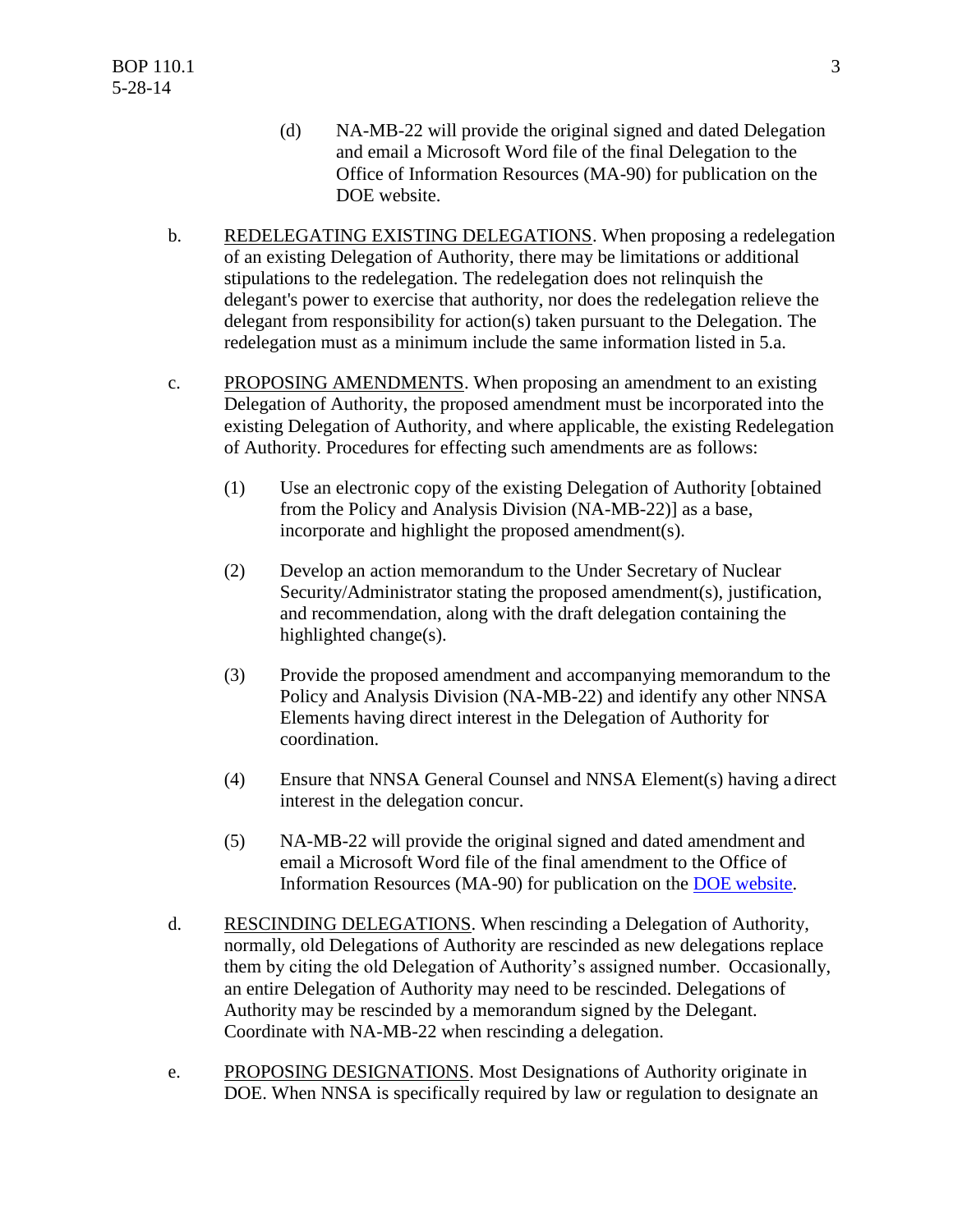individual as an Agency Official or focal point, the same processes will be used as stated above for Delegations of Authority.

#### 6. RESPONSIBILITIES.

- a. Under Secretary for Nuclear Security/Administrator sign Delegations/Designations of Authority coming from that position.
- b. Deputy Administrators, Associate Administrators
	- (1) Recommends to the Administrator/Under Secretary for Nuclear Security areas in which formal Delegation of Authority is appropriate and draft proposed delegation orders.
	- (2) Ensures appropriate coordination of proposed Delegations of Authority with the NNSA General Counsel, the Director of the Office of Human Capital Management, and when appropriate, with any other NNSA or Departmental Element having a direct interest in the delegation.
	- (3) Exercises delegated authority in conformity with any requirements which the official making the delegation would be called upon to observe and in accordance with relevant Departmental policies, standards, programs, organization and budgetary limitations, and prescribed administrative instructions.
	- (4) Reviews all delegated authorities within their program area periodically to determine their continued appropriateness and to ensure consistency with program goals.

#### c. NNSA General Counsel (NA-GC)

- (1) Provides legal advice and guidance, as requested, with respect to delegations, redelegations, amendments, rescinding delegations, and Designations of Authority.
- (2) Reviews and concurs on all proposed formal delegations, redelegations, amendments, rescinding delegations, and Designations of Authority for legal sufficiency.

#### d. Office of Human Capital Management, Workforce Planning and Outreach Branch (NA-MB-171)

(1) Reviews all proposed formal Delegations of Authority to ensure consistency between the proposed action and the organizational assignment of other functions and authorities.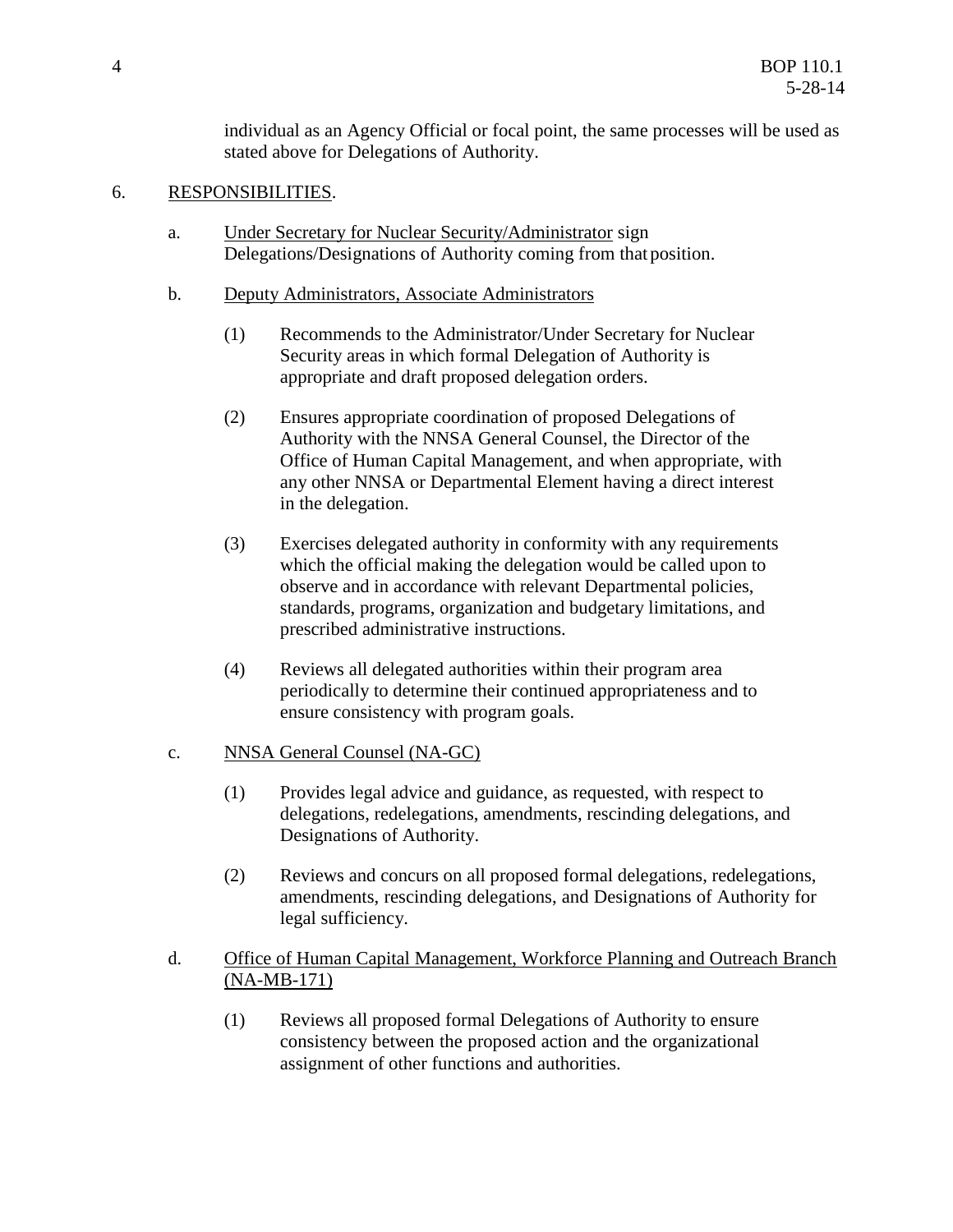- (2) Ensures that existing delegation orders are consistent with proposed organizational changes and recommends changes to delegation orders, as appropriate.
- e. Office of Business Operations, Policy and Analysis Division (NA-MB-22)
	- (1) Prescribes the format and minimum elements to be included in Delegations of Authority, redelegations, amendment, rescinding delegation, and designations and ensures proposed delegation orders are formatted correctly.
	- (2) Assigns delegation numbers, maintains a file of all delegation orders issued by the Administrator/Under Secretary for Nuclear Security, and ensures appropriate distribution to DOE and NNSA organizations.
	- (3) Provides technical advice and guidance, as requested, with respect to delegations, redelegations, amendment, rescinding delegation, and designations.

#### 7. REFERENCES.

- a. Public Law 95-91, 42 U.S.C. 7101, Department of Energy Organization Act, specifically section 201, which creates the position of Secretary of Energy; and section 642, which provides for the delegation of authority by the Secretary.
- b. Title XXXII of the National Defense Authorization Act for Fiscal Year 2000, Public Law 106-65, as amended (otherwise known as the NNSA Act)

#### 8. DEFINITIONS.

- a. Delegation of Authority is the transfer of authority from the vested official to another official, usually at a lower organizational level, executed by a delegation order.
- b. Delegation Order is the written document used to effect a formal Delegation of Authority.
- c. Redelegation of Authority is the delegation of an authority by an official who obtained that authority by virtue of delegation from another official.
- d. Designation of Authority is the legal instrument used when law or regulation requires the designation of an individual as the Agency Official or focal point for a specific program or activity.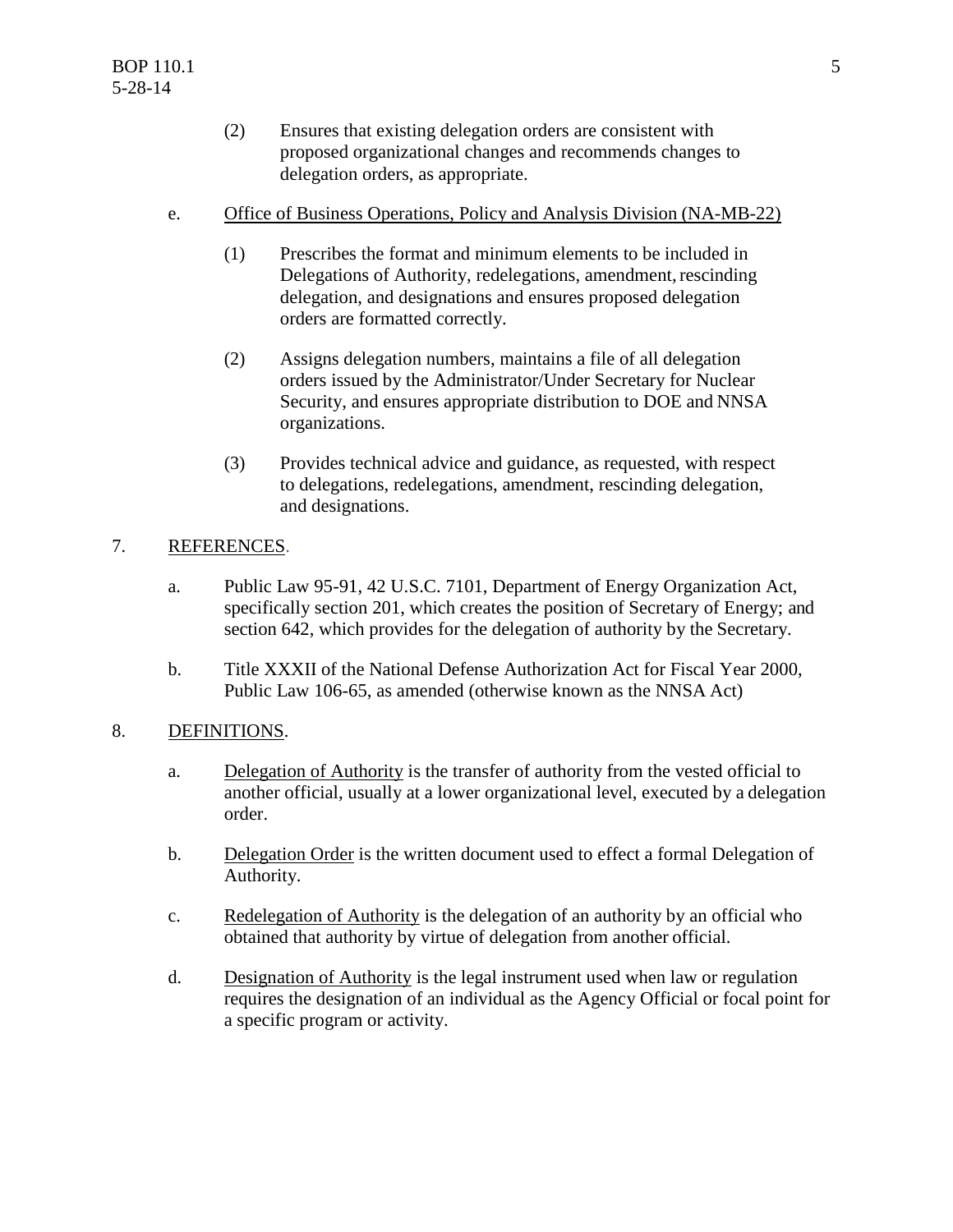9. CONTACT. Office of Business Operations Policy and Analysis Division, 202- 586- 3857, NNSAPolicyLetters@nnsa.doe.gov.

BY ORDER OF THE ADMINISTRATOR:

Robert J. Nassif Acting Associate Administrator for Management and Budget

Appendix:

1. Delegation Order Format

2. Flowchart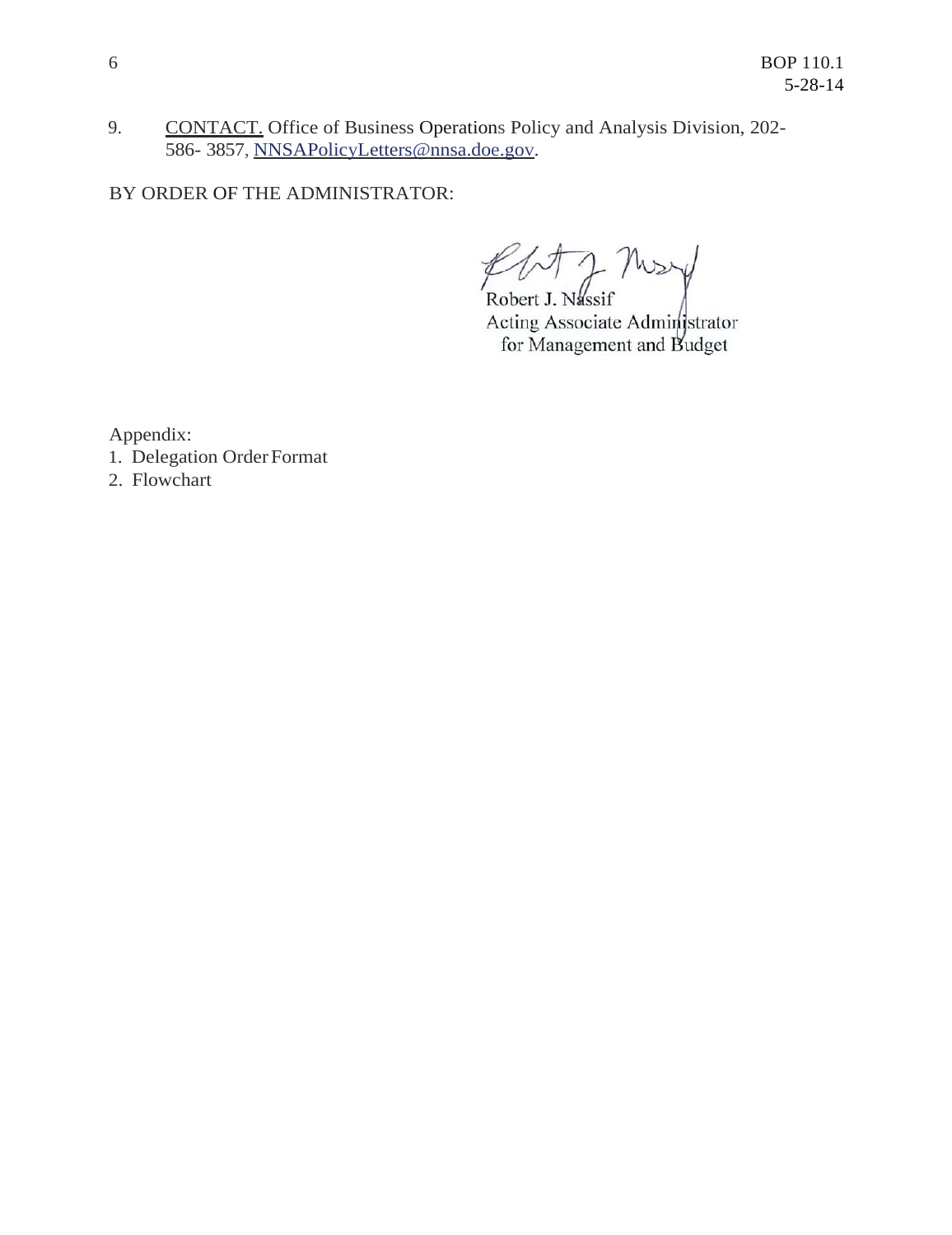#### **APPENDIX 1: DELEGATION ORDER FORMAT**

#### NATIONAL NUCLEAR SECURITY ADMINISTRATION

DELEGATION ORDER NO. 00-0XX.00 (*If amending, insert alpha character behind number)*

TO THE (*INSERT DELEGATEE'S TITLE AND OFFICE)*

1. DELEGATION. Under the authority vested in me as (*insert Delegant's Title)* and pursuant to section (*insert section number)* of the National Nuclear Security Administration Act (Public Law 106-65, 50 U.S.C. 2401 et seq) [or Delegation Order xxxx], and the authority pursuant to my delegation, I delegate to the (*insert Delegate's Title)* authority to take the following actions:

(*When appropriate, list Functional Areas*)

1.1 *Under section (insert section number)* of the [NNSA Act, executive order, Secretarial Delegation Order No. 00-003.xxxx or another Act, as applicable] (*insert code no. U*.S.C. *xxxx)*. (*Where applicable, insert* "This authority may not be redelegated.")

A.

B.

C.

1.2 Under section *(insert section number)* of the [NNSA Act, executive order, Secretarial Delegation Order No. 00-003.xxxx or another *Act, as applicable]*  (*insert code no.* U.S.C. *xxxx*). (*Where applicable, insert* "This authority may not be redelegated.")

A.

B.

C.

1.3 Under section *(insert section number)* of the [NNSA Act, executive order, Secretarial Delegation Order No. 00-003.xxxx or another *Act, as applicable*] (*insert code no.* U.S.C. *xxxx*). (*Where applicable, insert* "This authority may not be redelegated.")

A.

B.

C.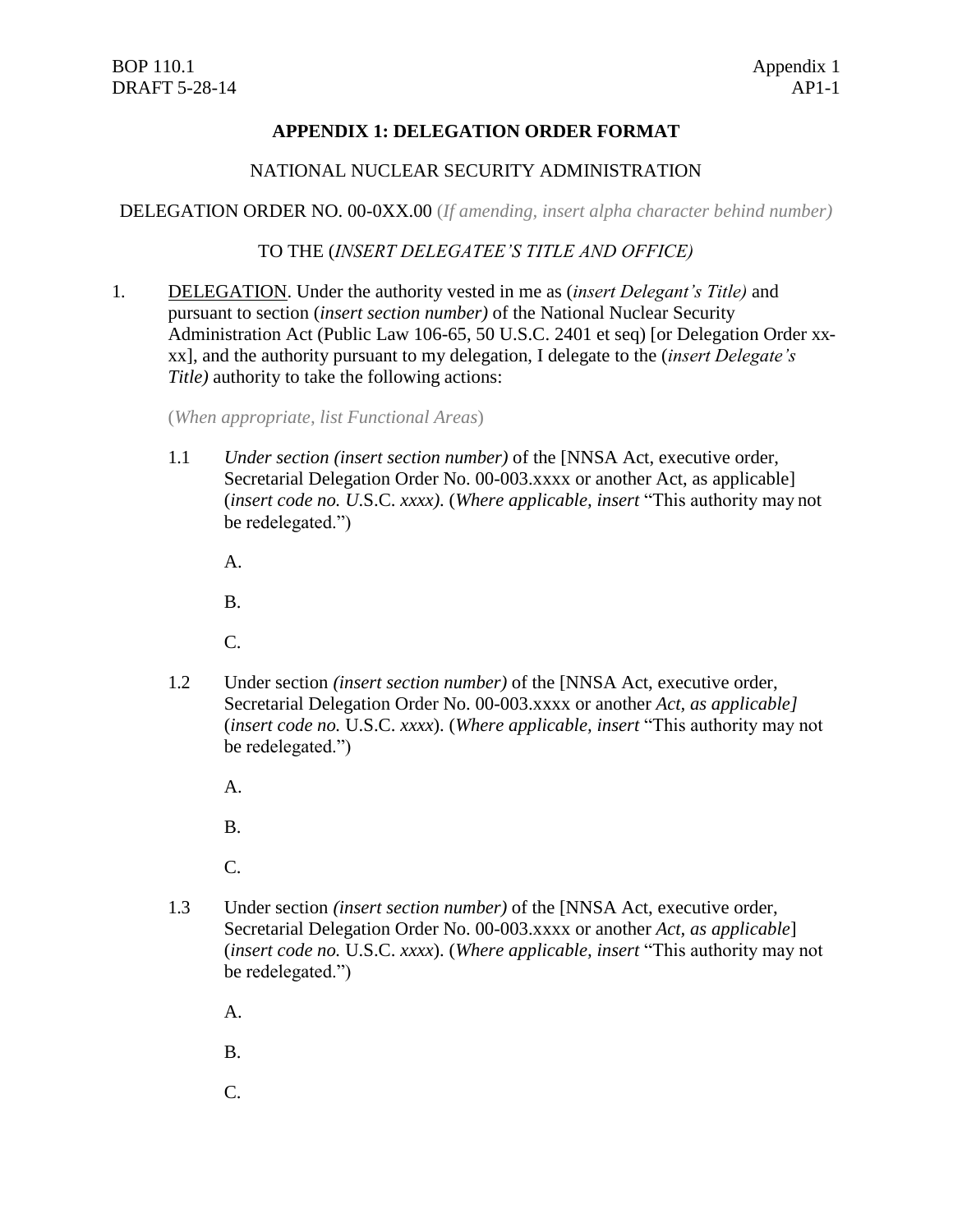*2.* RESCISSION. Delegation Order No. 00-0XX.0X is hereby rescinded. *(If the delegation does not supersede an existing delegation, then insert the word "None." in this paragraph.)*

#### 3. LIMITATION.

- 3.1 In exercising the authority delegated in this Order, the delegate shall be governed by the rules and regulations of the Department of Energy, the National Nuclear Security Administration, and the policies and procedures prescribed by the Secretary and Under Secretary for Nuclear Security/Administrator.
- 3.2 Nothing in this Order precludes the Under Secretary for Nuclear Security/Administrator from exercising any of the authority delegated by this Order.
- 3.3 Nothing in this Order shall be construed to supersede or otherwise interfere with the authorities provided to the NNSA Administrator by law or delegation.
- 3.4 Any amendments to this Order shall be made in consultation with the NNSA General Counsel.
- 4. AUTHORITY TO REDELEGATE. Except as expressly prohibited by law, regulation, or this Order, the Delegate may delegate this authority further, in whole or in part. Copies of redelegations and any subsequent redelegations shall be provided to the Office of Business Operations through the Policy and Analysis Division, which manages the Delegations of Authority system for NNSA.

#### 5. DURATION AND EFFECTIVE DATE.

- 5.1 All actions pursuant to any authority delegated prior to this Order or any authority delegated by this Order taken prior to and in effect on the date of this Order are ratified and remain in force as if taken under this Order, unless or until rescinded, amended or superseded.
- 5.2 This Order is effective (*insert date*).

*Delegant's Name Delegant's Title*